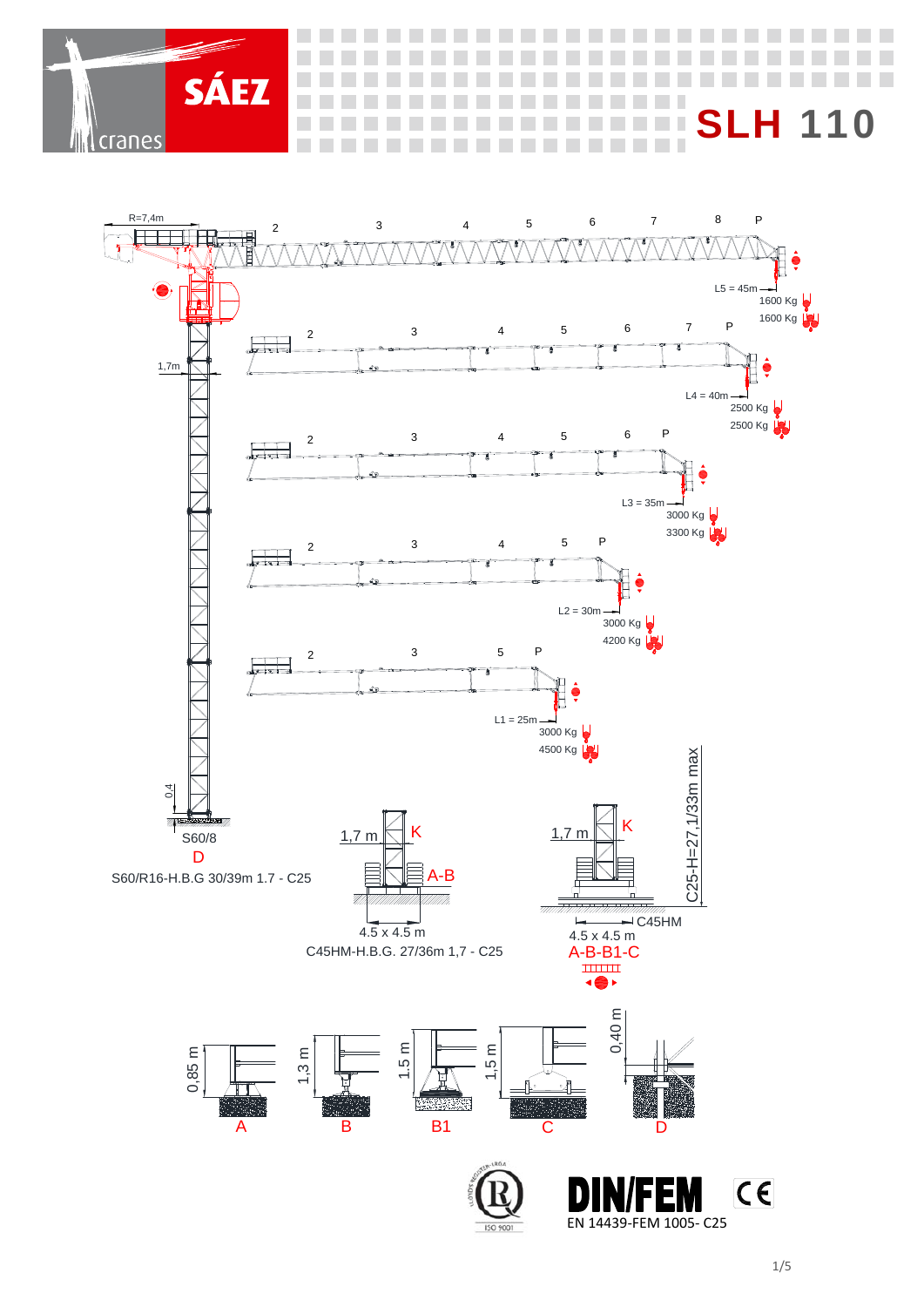

**Curvas de cargas - Load diagrams - Lastkurven - Courbes de charges - Curve di carico - График грузоподъёмности** 

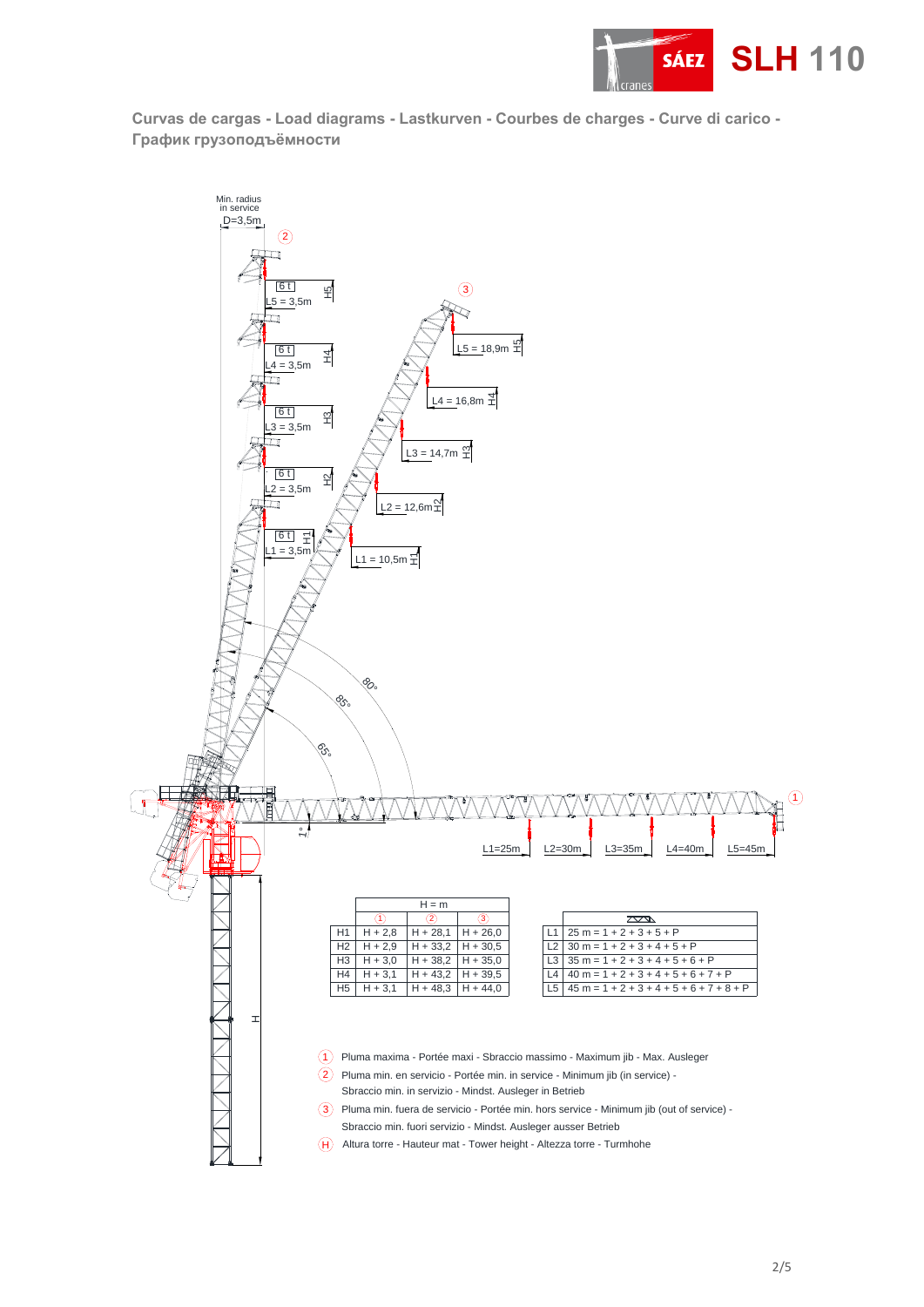

|                 | 10   | 15   | 20   | 25   | 28   | 30   | 35   | 40   | 45   | m  |
|-----------------|------|------|------|------|------|------|------|------|------|----|
| 45 m            | 3000 | 3000 | 3000 | 3000 | 3000 | 2753 | 2268 | 1885 | 1600 | Kg |
| $\mathbb{Z}$    | 10   | 15   | 15,2 | 20   | 25   | 30   | 35   | 40   | 45   | m  |
|                 | 6000 | 6000 | 6000 | 4402 | 3437 | 2753 | 2268 | 1885 | 1600 | Kg |
|                 |      |      |      |      |      |      |      |      |      |    |
|                 | 10   | 15   | 20   | 25   | 30   | 34,7 | 35   | 40   | m    |    |
| 40 m            | 3000 | 3000 | 3000 | 3000 | 3000 | 3000 | 2959 | 2500 | Kg   |    |
| $\mathbb{Z}$    | 10   | 15   | 18,9 | 20   | 25   | 30   | 35   | 40   | m    |    |
|                 | 6000 | 6000 | 6000 | 5651 | 4390 | 3543 | 2959 | 2500 | Kg   |    |
|                 |      |      |      |      |      |      |      |      |      |    |
|                 | 5    | 10   | 15   | 20   | 25   | 30   | 35   | m    |      |    |
| 35 m            | 3000 | 3000 | 3000 | 3000 | 3000 | 3000 | 3000 | Kg   |      |    |
| $\mathbb{Z}$    | 10   | 15   | 20   | 20,8 | 25   | 30   | 35   | m    |      |    |
|                 | 6000 | 6000 | 6000 | 6000 | 4859 | 3965 | 3300 | Kg   |      |    |
|                 |      |      |      |      |      |      |      |      |      |    |
|                 | 5    | 10   | 15   | 20   | 25   | 30   | m    |      |      |    |
| 30 m            | 3000 | 3000 | 3000 | 3000 | 3000 | 3000 | Kg   |      |      |    |
| $\mathbb{Z}$    | 10   | 15   | 20   | 21,9 | 25   | 30   | m    |      |      |    |
|                 | 6000 | 6000 | 6000 | 6000 | 5191 | 4200 | Kg   |      |      |    |
|                 |      |      |      |      |      |      |      |      |      |    |
|                 | 5    | 10   | 15   | 20   | 25   | m    |      |      |      |    |
| 25 <sub>m</sub> | 3000 | 3000 | 3000 | 3000 | 3000 | Kg   |      |      |      |    |
| $\mathbb{Z}$    | 10   | 15   | 19,4 | 20   | 25   | m    |      |      |      |    |
|                 | 6000 | 6000 | 6000 | 5796 | 4500 | Kg   |      |      |      |    |
|                 |      |      |      |      |      |      |      |      |      |    |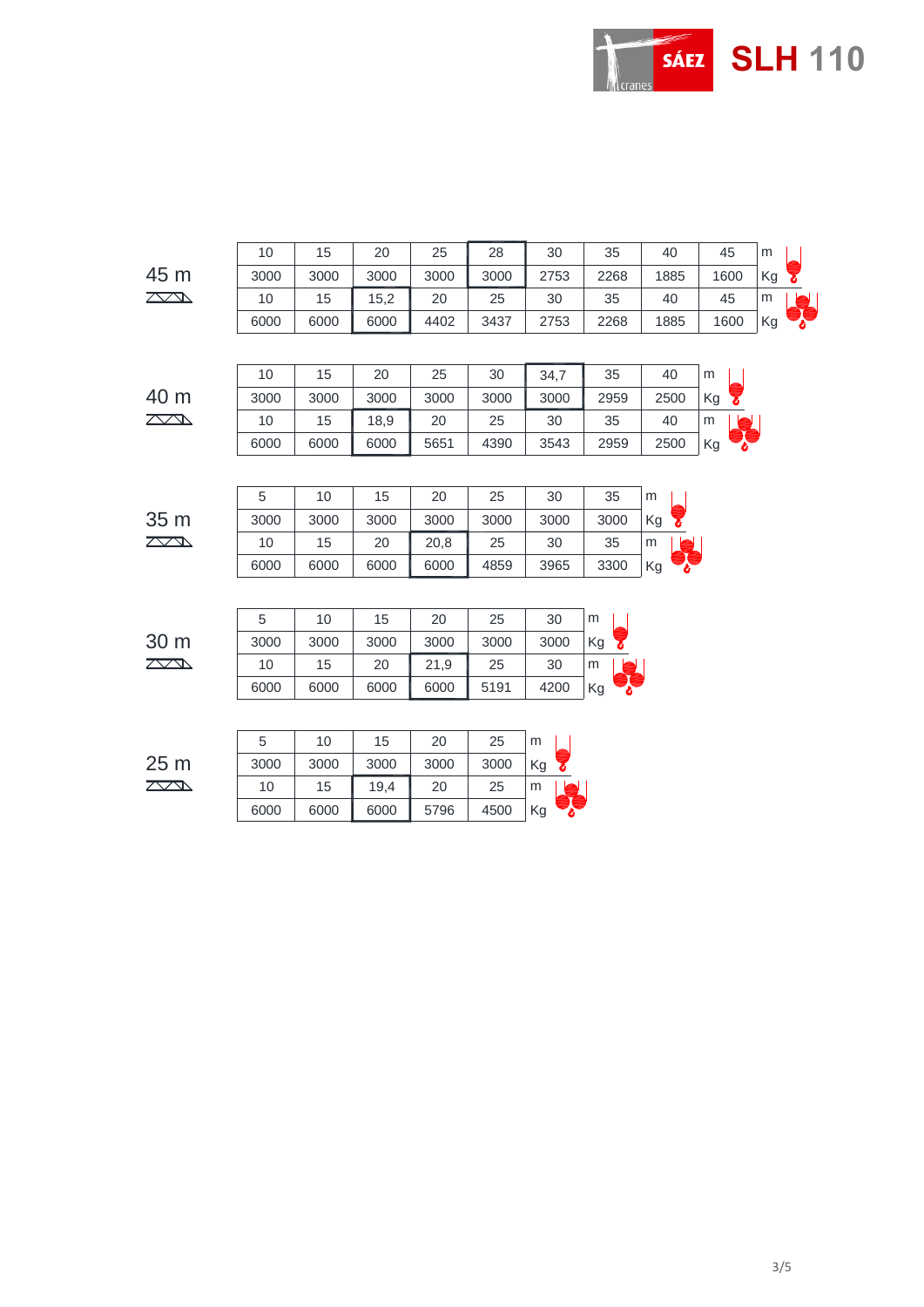

**FEM 1005 – C25/ EN 14439 - Mástil / Masts / Maste / Mat / Torre / Torre / Комплектaция башни**



35 40 45 36,0

 $30,0$ 33,0

| 2335<br>(m) | <b>FEM 1005</b><br>C <sub>25</sub> |
|-------------|------------------------------------|
| 30          | 36,0                               |
| 35          | 33,0                               |
| 40          | 30.0                               |
| 45          | 27,0                               |